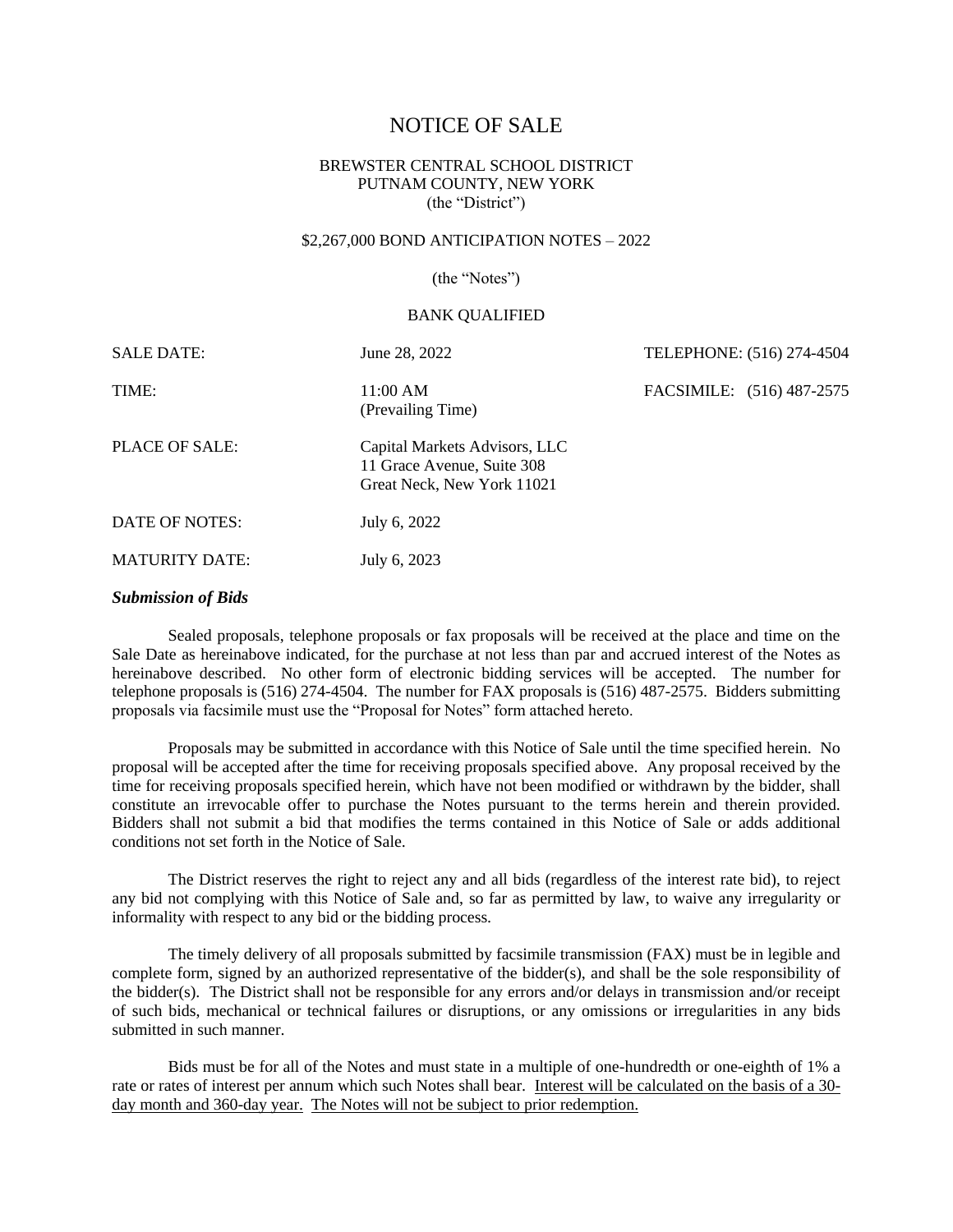# *Bidding using Parity*

Prospective bidders wishing to submit an electronic bid via Parity must be contracted customers of Parity. Prospective bidders who do not have a contract with Parity must call (212) 849-5021 to become a customer. By submitting an electronic bid for the Notes, a bidder represents and warrants to the District that such bidder's bid for the purchase of the Notes is submitted for and on behalf of such prospective bidder by an officer or agent who is duly authorized to bind the bidder to a legal, valid and enforceable contract for the purchase of the Notes.

Each prospective bidder who wishes to submit an electronic bid shall be solely responsible to register to bid via Parity. Each qualified prospective bidder shall be solely responsible to make necessary arrangements to access Parity for purposes of submitting its bid in a timely manner and in compliance with the requirements of this Notice of Sale. Neither the District nor Parity shall have any duty or obligation to undertake such registration to bid for any prospective bidder or to provide or assure such access to any qualified prospective bidder, and neither the District nor Parity shall be responsible for a bidder's failure to register to bid or for proper operation of, or have any liability for any delays or interruptions of, or any damages caused by Parity. The District is using Parity as a communications mechanism, and not as the District's agent, to conduct the electronic bidding for the District's Notes. The District is not bound by any advice or determination of Parity as to whether any bid complies with the terms of this Notice of Sale. All costs and expenses incurred by prospective bidders in connection with their registration and submission of bids via Parity are the sole responsibility of the bidders, and the District is not responsible, directly or indirectly, for any such costs or expenses. If a prospective bidder encounters any difficulty in registering to bid, or submitting or modifying a bid for the Notes, it should telephone Parity and notify the District's Municipal Advisor, Capital Markets Advisors, LLC at 516-274-4504 (provided that the District shall have no obligation to take any action whatsoever upon receipt of such notice).

If any provisions of this Notice of Sale shall conflict with information provided by Parity, as approved provider of electronic bidding services, this Notice of Sale shall control. Further information about Parity, including any fee charged, may be obtained from Parity at (212) 849-5021. The time maintained by Parity shall constitute the official time with respect to all bids submitted.

# *Payment and Security for the Notes*

Said Notes are general obligations of the District and the faith and credit of such District are pledged for payment of the principal of and interest on such Notes. All the taxable real property in said District will be subject to the levy of ad valorem taxes, without limitation as to rate or amount, sufficient to pay the principal of and interest on the Notes. The State Constitution requires the District to pledge its faith and credit for the payment of the principal of the Notes and the interest thereon and to make annual appropriations for the amounts required for the payment of such interest and the redemption of the Notes.

Upon default in the payment of principal of or interest on the Notes or certain other obligations of the District, the State Comptroller is required, under the conditions and to the extent prescribed by Section 99-b of the State Finance Law, to withhold state aid and assistance to the District and apply the amount thereof so withheld to the payment of defaulted principal and interest with respect to said Notes and said other obligations.

# *Award of Notes*

The Notes will be awarded and sold to the bidder complying with the terms of sale and offering to purchase the Notes at the lowest net interest cost, and if two or more such bidders offer the same lowest net interest cost, then to the one of said bidders selected by the Sale Officer by lot from among all said bidders.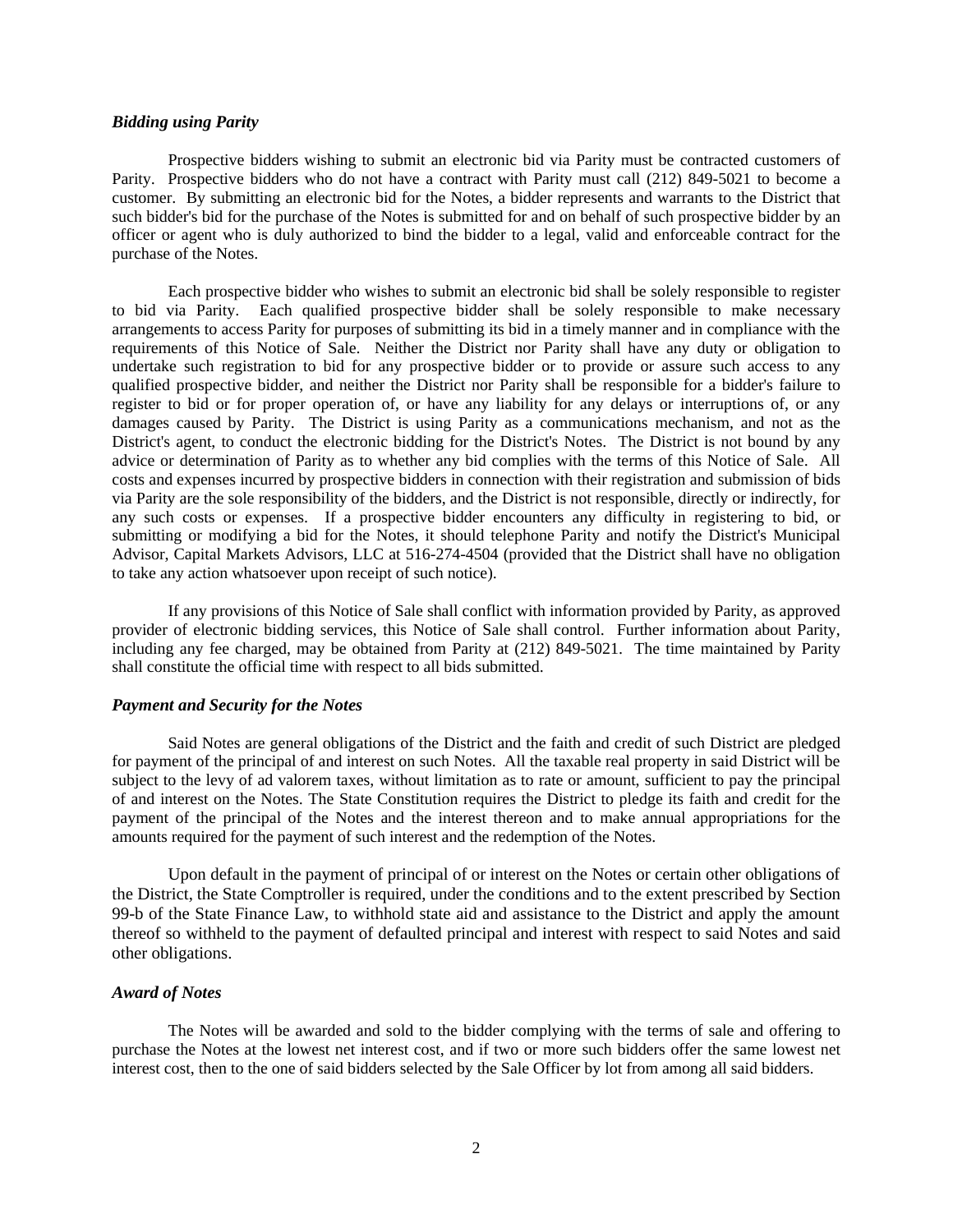The right is reserved by the District to award to any bidder all or any part of the Notes which such bidder offers to purchase and, in the event of a partial award, the premium, if any, specified by such bidder will be pro-rated.

Award of the Notes is expected to be made promptly after opening of the bids, but the successful bidder may not withdraw his/her proposal until after 3:00 o'clock P.M. (Prevailing Time) on the day of such bid opening and then only if such award has not been made prior to the withdrawal. The Notes will be delivered and shall be paid for on or about the Date of Notes at such place and on such business day and at such hour, as the Sale Officer and successful bidder shall mutually agree.

### *Form of the Notes*

The Notes will be issued in registered form and, at the option of the purchaser, the Notes will be (i) registered in the name of the successful bidder or (ii) registered book-entry form registered to Cede  $& Co.,$ as the partnership nominee for The Depository Trust Company, New York, New York ("DTC") as book-entry notes.

If the Notes are registered in the name of the successful bidder, a single note certificate will be issued for those Notes bearing the same rate of interest in the aggregate principal amount awarded to the successful bidder at such interest rate. Principal of and interest on such Notes will be payable in Federal Funds by the District, at such bank or trust company located and authorized to do business in the State of New York as selected by the successful bidder.

If the Notes are issued in book-entry form, such notes will be delivered to DTC, which will act as securities depository for the Notes. Beneficial owners will not receive certificates representing their interest in the Notes. Individual purchases may be made in denominations of \$5,000 or integral multiples thereof. A single note certificate will be issued for those Notes bearing the same rate of interest and CUSIP number in the aggregate principal amount awarded to such purchaser at such interest rate. Principal of and interest on said Notes will be paid in Federal Funds by the District to Cede & Co., as nominee for DTC, which will in turn remit such principal and interest to its participants for subsequent distribution to the beneficial owners of the Notes as described herein.

Transfer of principal and interest payments to beneficial owners by participants of DTC will be the responsibility of such participants and other nominees of beneficial owners. The District will not be responsible or liable for payments by DTC to its participants or by DTC participants to beneficial owners or for maintaining, supervising or reviewing the records maintained by DTC, its participants or persons acting through such participants.

CUSIP identification numbers will be printed on the book-entry Notes if Bond Counsel is provided with such numbers by the close of business on the Sale Date of the Notes, but neither the failure to print such number on any Note nor any error with respect thereto shall constitute cause for a failure or refusal by the purchaser thereof to accept delivery and pay for the Notes in accordance with the terms hereof. All expenses in relation to the printing of CUSIP numbers on the Notes shall be paid for by the District; provided, however, that the CUSIP Service Bureau charge for the assignment of said numbers shall be the responsibility of and shall be paid for by the purchaser. DTC is an automated depository for securities and a clearinghouse for securities transactions, and will be responsible for establishing and maintaining a book-entry-only system for recording the ownership interests of its participants, which include certain banks, trust companies and securities dealers, and the transfer of the interests among its participants. The DTC participants will be responsible for establishing and maintaining records with respect to the Notes. Individual purchases of beneficial ownership interests in the Notes may be made only through book entries made on the books and records of DTC (or a successor depository) and its participants.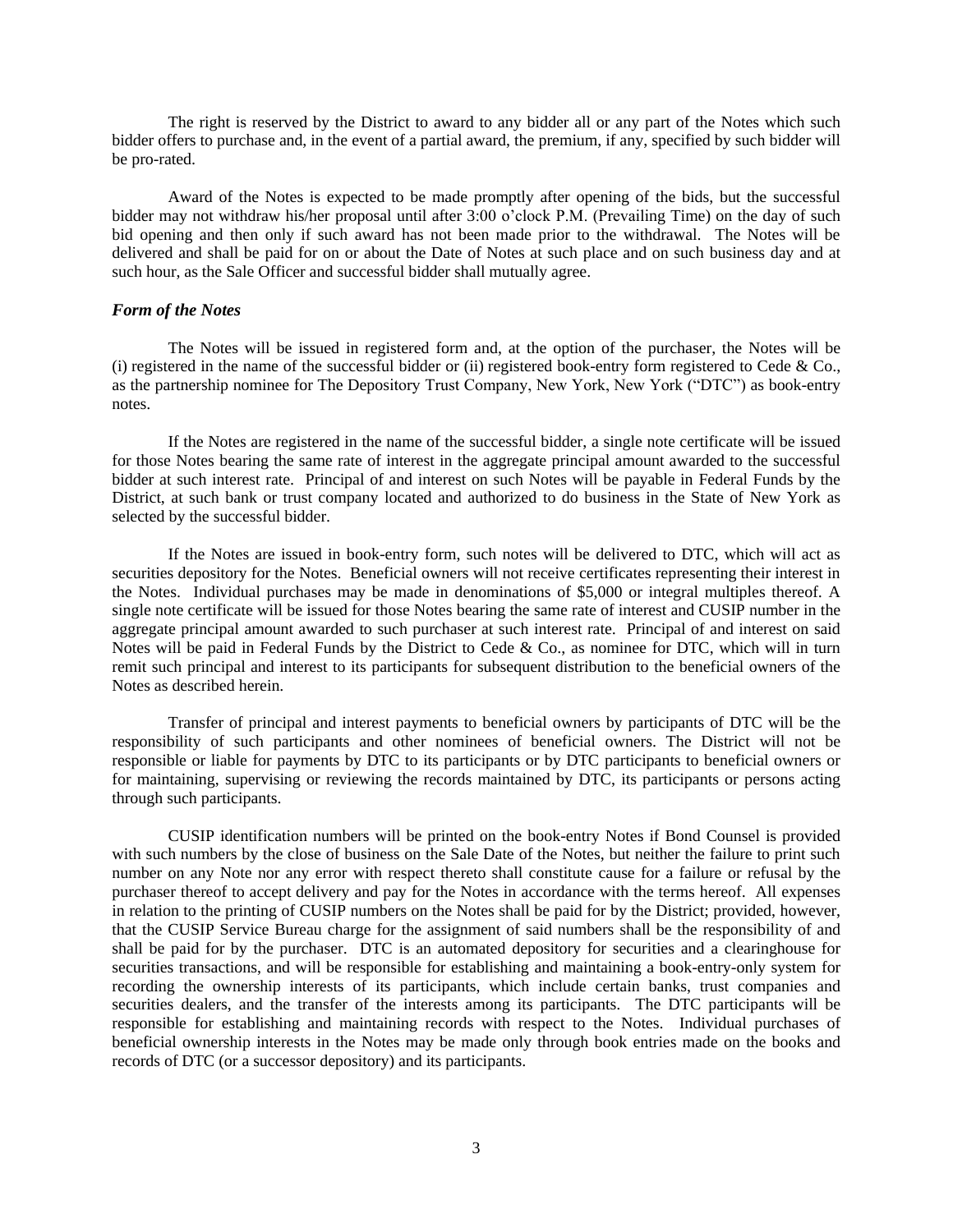### *Delivery of the Notes*

Said Notes will be delivered on or about the Date of the Notes, referred to herein, at no cost to the purchaser, in New York, New York or otherwise as may be agreed with the purchaser; however, if the Notes are issued in book-entry only form, said Notes will be delivered to DTC, Jersey City, New Jersey. The purchase price of said Notes shall be paid in FEDERAL FUNDS or other funds available for immediate credit on said delivery date.

# *Legal Opinion*

The approving legal opinion of Hawkins Delafield & Wood LLP, Bond Counsel to the District, will be furnished to the purchaser upon delivery of the Notes.

### *Tax Exemption*

The successful bidder may at its option refuse to accept the Notes if prior to their delivery the opinion of Bond Counsel is not delivered or if any income tax law of the United States of America is hereafter enacted which shall provide that the interest thereon is taxable, or shall be taxable at a future date, for federal income tax purposes, and in such case the successful bidder will be relieved of their contractual obligations arising from the acceptance of its proposal.

The Internal Revenue Code of 1986, as amended (the "Code"), establishes certain ongoing requirements that must be met subsequent to the issuance and delivery of the Notes in order that interest on the Notes be and remain excludable from gross income under Section 103 of the Code. Concurrently with the delivery of the Notes, the District will execute a Tax Certificate, which will contain provisions and procedures relating to compliance with the requirements of the Code and a certification to the effect that the District will comply with the provisions and procedures set forth therein and that it will do and perform all acts and things necessary or desirable to assure that interest paid on the Notes is excludable from gross income under Section 103 of the Code.

Upon delivery of the Notes, Bond Counsel will deliver an opinion that states that, under existing statutes and court decisions, and assuming continuing compliance with the provisions and procedures set forth in the Tax Certificate, (i) interest on the Notes is excluded from gross income for federal income tax purposes pursuant to Section 103 of the Code; and (ii) interest on the Notes is not treated as a preference item in calculating the alternative minimum tax under the Code.

In addition, the opinion of Bond Counsel will state that, under existing statutes, interest on the Notes is exempt from personal income taxes of New York State and its political subdivisions, including The City of New York.

#### *Obligation of Winning Bidder to Deliver an Issue Price Certificate at Closing*

By submitting a bid, each bidder is certifying that its bid is a firm offer to purchase the Notes, is a good faith offer which the bidder believes reflects current market conditions, and is not a "courtesy bid" being submitted for the purpose of assisting in meeting the competitive sale requirements relating to the establishment of the "issue price" of the Notes pursuant to Section 148 of the Code, including the requirement that bids be received from at least three (3) underwriters of municipal bonds who have established industry reputations for underwriting new issuances of municipal bonds (the "Competitive Sale Requirements"). The Municipal Advisor will advise the winning bidder if the Competitive Sale Requirements were met at the same time it notifies the winning bidder of the award of the Notes. **Bids will not be subject to cancellation in the event that the Competitive Sale Requirements are not satisfied.**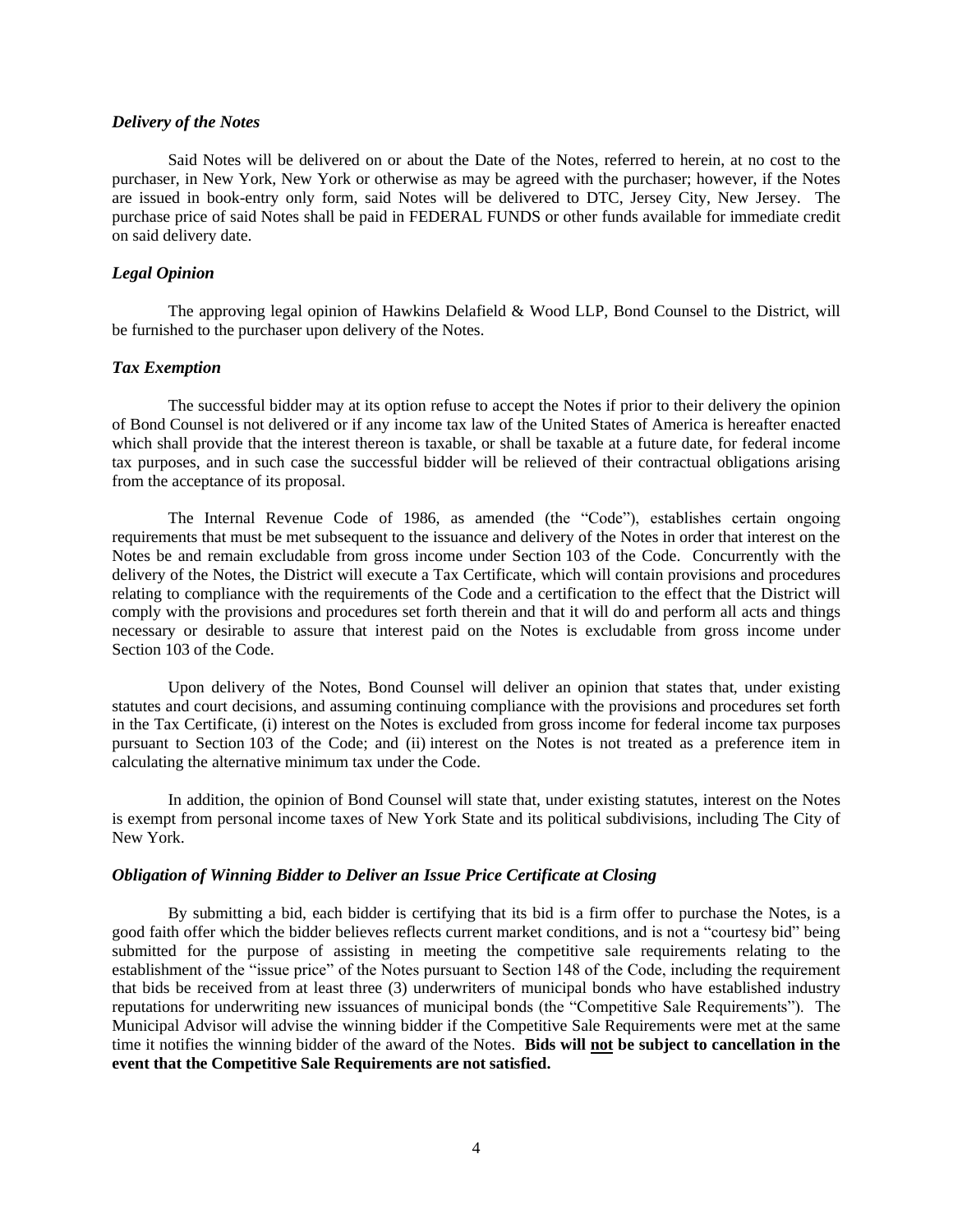The winning bidder shall, within one (1) hour after being notified of the award of the Notes, advise the Municipal Advisor by electronic or facsimile transmission of the reasonably expected initial public offering price or yield of each maturity of the Notes (the "Initial Reoffering Prices") as of the date of the award.

By submitting a bid, the winning bidder agrees (unless the winning bidder is purchasing the Notes for its own account and not with a view to distribution or resale to the public) that if the Competitive Sale Requirements are not met, it will elect and satisfy either option (1) or option (2) described below. *Such election must be made on the bid form submitted by each bidder.*

# (1) **Hold the Price**. The winning bidder:

(a) will make a bona fide offering to the public of all of the Notes at the Initial Reoffering Prices and provide Bond Counsel with reasonable supporting documentation, such as a copy of the pricing wire or equivalent communication, the form of which is acceptable to Bond Counsel,

(b) will neither offer nor sell to any person any Notes within a maturity at a price that is higher, or a yield that is lower, than the Initial Reoffering Price of such maturity until the earlier of (i) the date on which the winning bidder has sold to the public at least 10 percent of the Notes of such maturity at a price that is no higher, or a yield that is no lower, than the Initial Reoffering Price of such maturity or (ii) the close of business on the 5th business day after the date of the award of the Notes, and

(c) has or will include within any agreement among underwriters, any selling group agreement and each retail distribution agreement (to which the winning bidder is a party) relating to the initial sale of the Notes to the public, together with the related pricing wires, language obligating each underwriter to comply with the limitations on the sale of the Notes as set forth above.

# (2) **Follow the Price**. The winning bidder:

(a) will make a bona fide offering to the public of all of the Notes at the Initial Reoffering Prices and provide the Issuer with reasonable supporting documentation, such as a copy of the pricing wire or equivalent communication, the form of which is acceptable to Bond Counsel,

(b) will report to the Issuer information regarding the first price that at least 10 percent of the Notes within each maturity of the Notes have been sold to the public,

(c) will provide the Issuer with reasonable supporting documentation or certifications of such sale prices the form of which is acceptable to Bond Counsel. This reporting requirement, which may extend beyond the closing date of the Notes, will continue until such date that the requirement set forth in paragraph (b) above for each maturity of the Notes is satisfied, and

(d) has or will include within any agreement among underwriters, any selling group agreement and each retail distribution agreement (to which the winning bidder is a party) relating to the initial sale of the Notes to the public, together with the related pricing wires, language obligating each underwriter to comply with the reporting requirement described above.

For purposes of the "hold the price" or "follow the price" requirement, a "maturity" refers to Notes that have the same interest rate, credit and payment terms.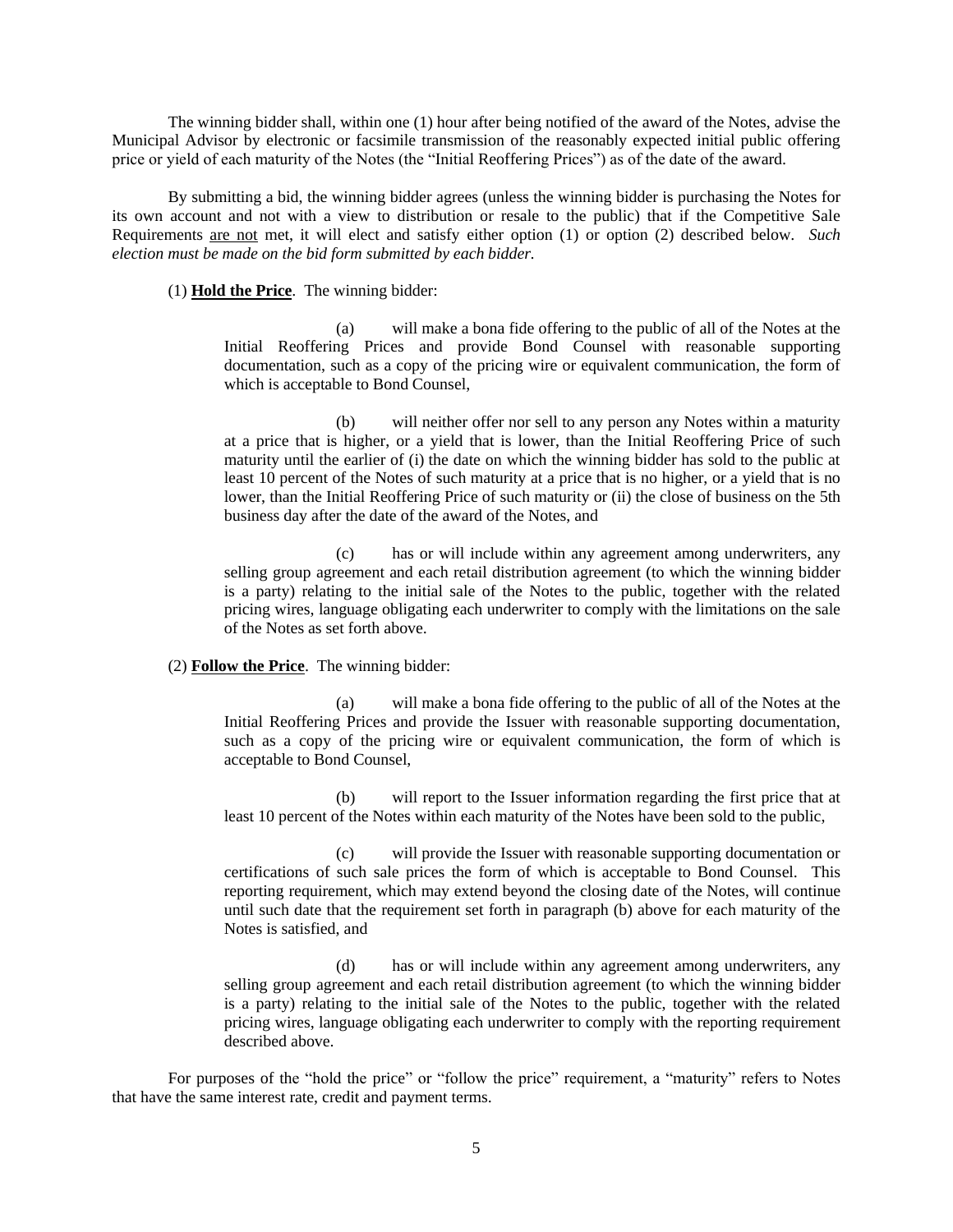Regardless of whether or not the Competitive Sale Requirements were met, the winning bidder shall submit to the Issuer a certificate (the "Reoffering Price Certificate"), satisfactory to Bond Counsel, prior to the delivery of the Notes stating the applicable facts as described above. The form of Reoffering Price Certificate is available by contacting Bond Counsel or the Municipal Advisor.

If the winning bidder has purchased the Notes for its own account and not with a view to distribution or resale to the public, then, whether or not the Competitive Sale Requirements were met, the Reoffering Price Certificate will recite such facts and identify the price or prices at which the purchase of the Notes was made.

For purposes of this Notice, the "public" does not include the winning bidder or any person that agrees pursuant to a written contract with the winning bidder to participate in the initial sale of the Notes to the public (such as a retail distribution agreement between a national lead underwriter and a regional firm under which the regional firm participates in the initial sale of the Notes to the public). In making the representations described above, the winning bidder must reflect the effect on the offering prices of any "derivative products" (e.g., a tender option) used by the bidder in connection with the initial sale of any of the Notes.

### *Official Statement, Undertaking to Provide Notices of Events and Compliance History*

The District will provide a reasonable number of Official Statements to each successful bidder within seven (7) business days following receipt of a written request therefor made to the District and its Municipal Advisor. Such request may specify the applicable (a) offering price, (b) selling compensation, (c) rating, (d) credit enhancement and (e) identity and complete name of such bidder and any participating underwriters, and if so, the Preliminary Official Statement will be modified or supplemented by the information so specified. Neither the District nor its Municipal Advisor shall be liable in any manner for any delay, inaccuracy, or omission on the part of any successful bidder with respect to such request, nor shall the District's failure, as a result thereof, to provide the Official Statement within the above time period, constitute cause for a failure or refusal by such bidder to accept delivery of and pay for the Notes in accordance with the terms hereof.

The Preliminary Official Statement is in a form "deemed final" by the District for purposes of Securities and Exchange Commission Rule 15c2-12 ("Rule 15c2-12"), but may be modified or supplemented as noted above. In order to assist bidders in complying with Rule 15c2-12 and as part of the District's contractual obligation arising from its acceptance of the proposal of the successful bidder, at the time of the delivery of the Notes the District will provide an executed copy of its "Undertaking to Provide Notice of Events" (the "Undertaking"). *The form of said Undertaking is set forth in Appendix E to the Preliminary Official Statement.*

Except as otherwise set forth in the Preliminary Official Statement (see the subcaption "*Compliance History*" under the caption entitled "DISCLOSURE UNDERTAKING"), the District is in compliance in all material respects with all previous undertakings made pursuant to Rule 15c2-12 during each of the past five years.

#### *Documents Accompanying the Delivery of the Notes*

The obligation hereunder to deliver or accept the Notes pursuant hereto shall be conditioned on the delivery to the successful bidder at the time of delivery of the Notes of: (i) the opinion of Bond Counsel; (ii) a certificate of the School Attorney, dated the date of delivery of the Notes, to the effect that there is no controversy or litigation of any nature pending or threatened to restrain or enjoin the issuance, sale, execution or delivery of the Notes, or in any way contesting or affecting the validity of the Notes or any of the proceedings taken with respect to the issuance and sale thereof or the application of moneys to the payment of the Notes, and further stating that there is no controversy or litigation of any nature now pending or threatened by or against the District wherein an adverse judgment or ruling could have a material adverse impact on the financial condition of the District or adversely affect the power of the District to levy, collect and enforce the collection of taxes or other revenues for the payment of its Notes, which has not been disclosed in the Official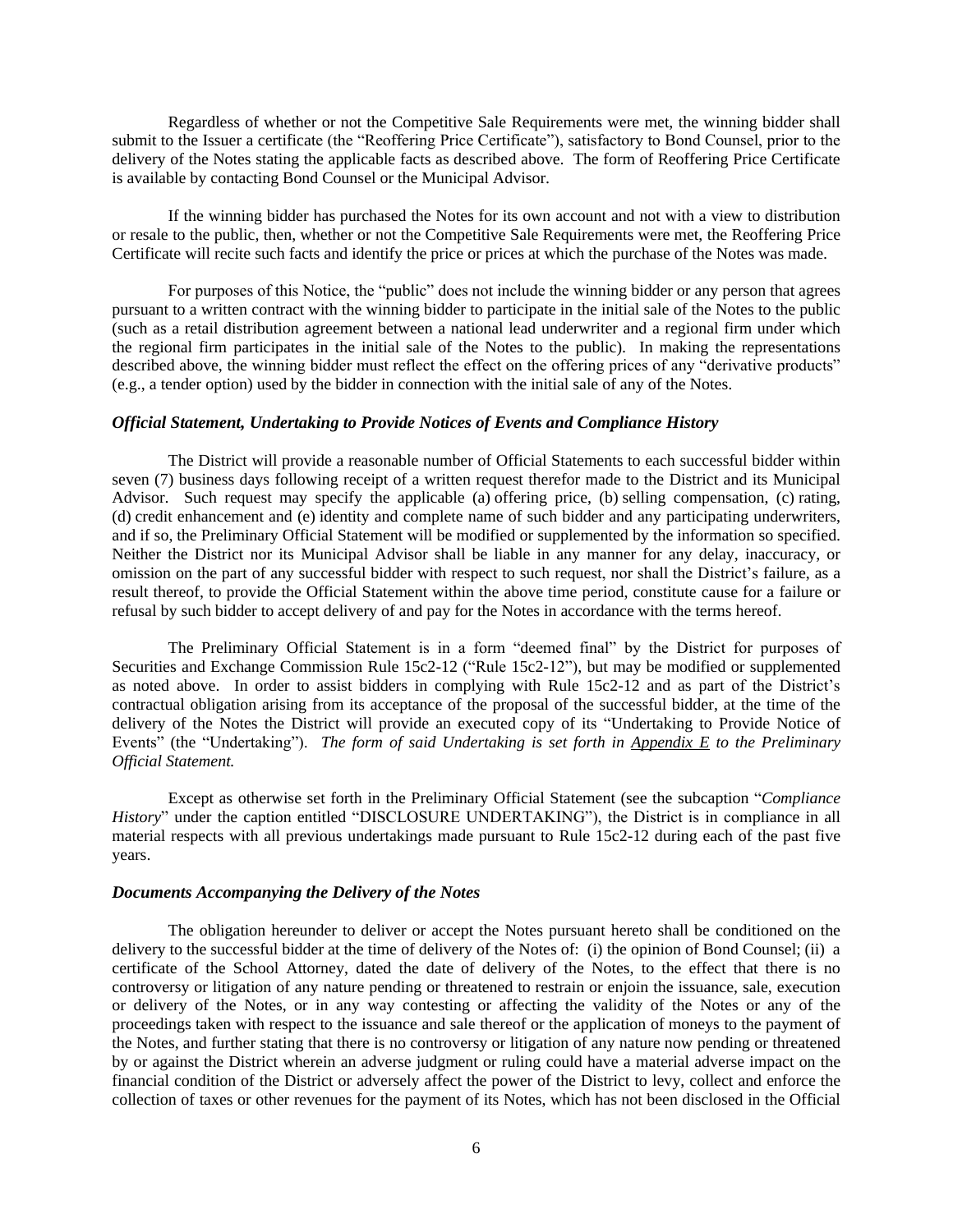Statement; (iii) a certificate of the President of the Board of Education to the effect that as of the date of the Official Statement and at all times subsequent thereto, up to and including the time of the delivery of the Notes, the Official Statement did not and does not contain any untrue statement of a material fact or omit to state a material fact necessary to make the statements herein, in the light of the circumstances under which they were made, not misleading, and further stating that there has been no adverse material change in the financial condition of the District since the date of the Official Statement to the date of issuance of the Notes (and having attached thereto a copy of the Official Statement); (iv) a certificate signed by the President of the Board of Education evidencing payment for the Notes; (v) a signature certificate evidencing the due execution of the Notes, including statements that (a) no litigation of any nature is pending or, to the knowledge of the signers, threatened, restraining or enjoining the issuance and delivery of the Notes or the levy and collection of taxes to pay the principal of and interest thereon, nor in any manner questioning the proceedings and authority under which the Notes were authorized or affecting the validity of the Notes thereunder, (b) neither the corporate existence or boundaries of the District nor the title of the signers to their respective offices is being contested, and (c) no authority or proceedings for the issuance of the Notes have been repealed, revoked or rescinded, and (vi) a Tax Certificate executed by the President of the Board of Education, as described under "TAX MATTERS" in the Preliminary Official Statement.

# *Contact Information*

The District's contact information is as follows: Mr. Victor Karlsson, Assistant Superintendent for Finance and Operations, 30 Farm to Market Road, Brewster, New York 10509, (845) 279-8000 x 6117, e-mail: [vkarlsson@brewsterschools.org.](mailto:vkarlsson@brewsterschools.org)

Copies of this Notice of Sale and the Preliminary Official Statement prepared in connection with the sale of the Notes may be obtained upon request from the offices of Capital Markets Advisors, telephone number (516) 274-4504 or by visiting www.capmark.org.

BREWSTER CENTRAL SCHOOL DISTRICT

By: Kerry Cunningham\_\_\_\_\_\_\_\_ President of the Board of Education

Dated: June 22, 2022